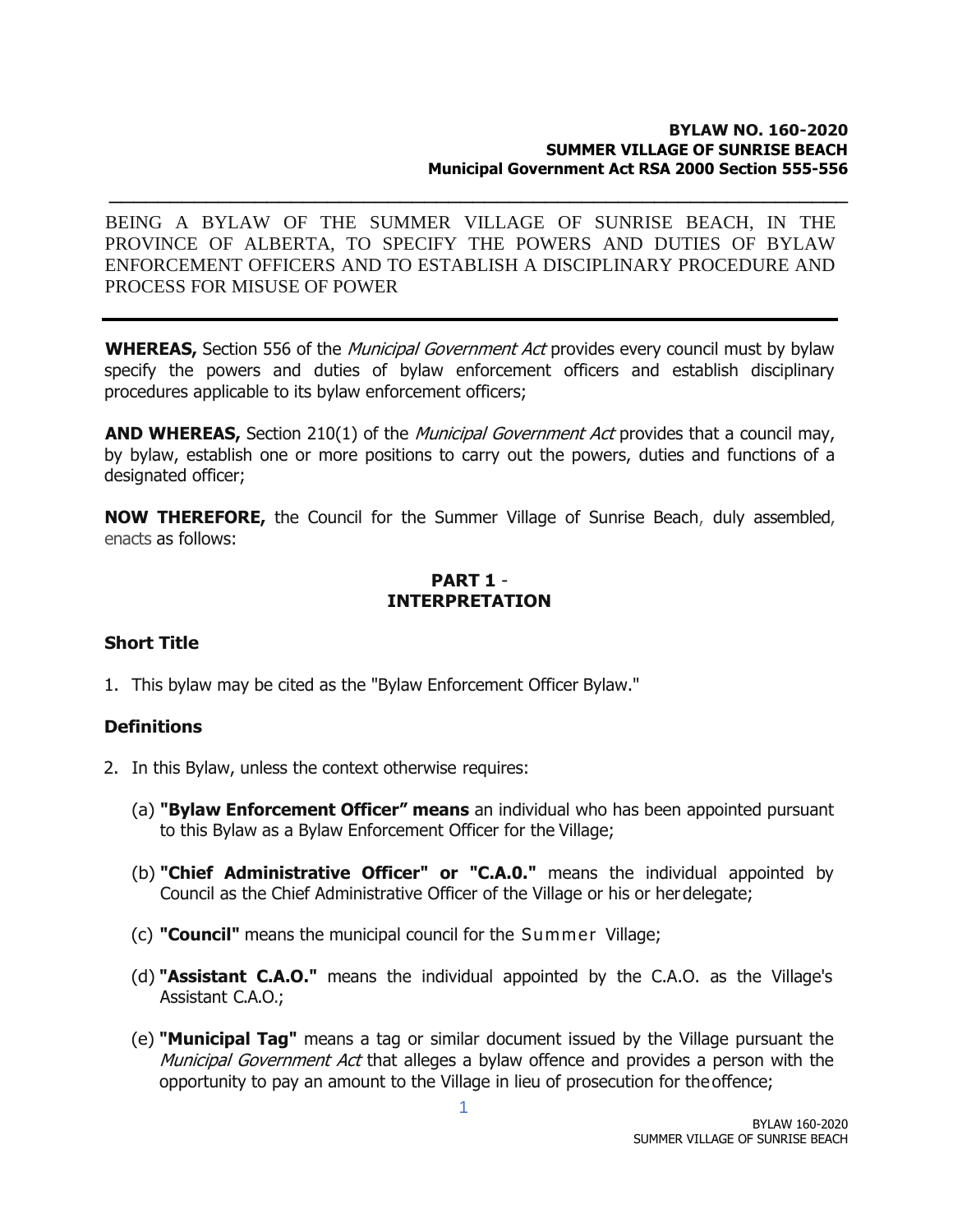- (f) **Village"** means the municipal corporation of the Summer Village of Sunrise Beach, in the Province of Alberta or, if the context requires, the geographical area within the boundaries of the municipality:
- (g) **"Violation Ticket"** has the meaning given to it in the Provincial Offences Procedure Act.

### **Rules of interpretation**

- 3. The headings in this Bylaw are for guidance purposes and convenience only.
- 4. Every provision in this Bylaw is independent of all other provisions and if any provision of this Bylaw is declared invalid for any reason by a court of competent jurisdiction, all other provisions of this Bylaw shall remain valid and enforceable.
- 5. In this Bylaw, a citation of or reference to any enactment of the Province of Alberta or of Canada, or of any other bylaw of the Village, is a citation of or reference to that enactment or bylaw as amended, whether amended before or after the commencement of the enactment or bylaw in which the citation or reference occurs.
- 6. Nothing in the Bylaw relieves a person from complying with any provision of any provincial or federal legislation or regulation, other bylaw of any requirement of any lawful permit, order or license.

# **PART 2** - **CHIEF ADMINISTRATIVE OFFICER**

### **Powers and duties**

- 7. The Chief Administrative Officer:
	- (a) may appoint one or more individuals as Bylaw Enforcement Officers in accordance with this Bylaw;
	- (b) may revoke, suspend, or modify the appointment of Bylaw Enforcement Officers in accordance with this Bylaw;
	- (c) may authorize or require Bylaw Enforcement Officers to carry out any powers and duties necessary to fulfill their responsibility for the preservation and maintenance of the public peace;
	- (d) may establish the standards of uniform, insignia, and identification for Bylaw Enforcement Officers;
	- (e) will ensure complaints of misuse of power by Bylaw Enforcement Officers are investigated and dealt with in accordance with this Bylaw,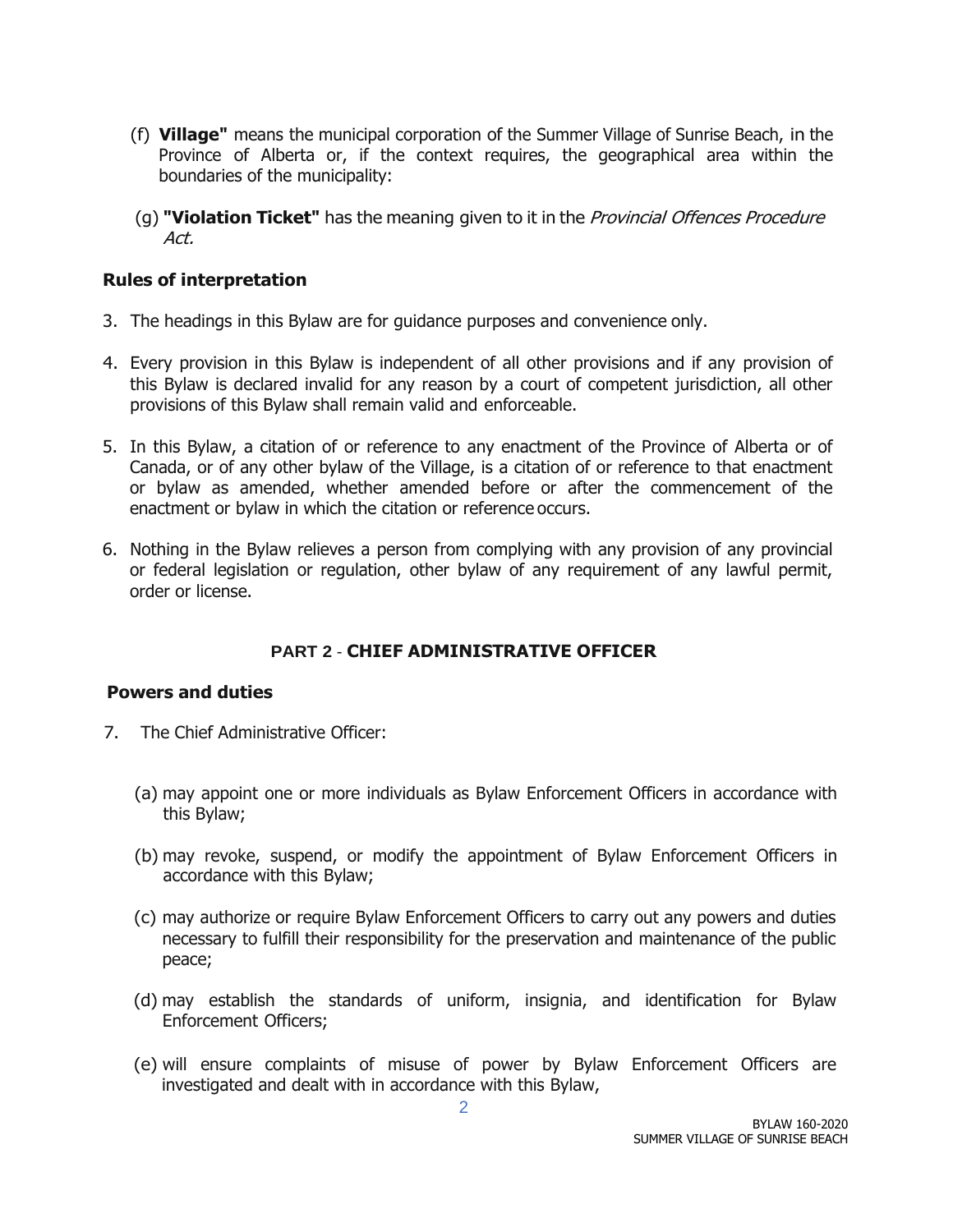- (f) will report on the status and effectiveness of bylaw enforcement within the Village, when requested to do so by Council; and
- (g) may delegate any of the C.A.O.'s powers, duties, or functions contained in this section to any employee of the Village, including the option to further delegate those powers, duties, and functions.

#### **PART 3** - **BYLAW ENFORCEMENT OFFICERS**

## **Appointment**

- 8.
- (1) To be eligible for appointment as a Bylaw Enforcement Officer, individuals must provide to the Chief Administrative Officer:
	- (a) recent criminal records check acceptable to the C.A.O.;
	- (b) a recent driver's abstract acceptable to the C.A.O.; and
	- (c) any other requirements specified by the C.A.O.
- (2)The Chief Administrative Officer may impose terms and conditions on a Bylaw Enforcement Officer appointment.

# **Oath of office**

9. A Bylaw Enforcement Officer must, before starting his or her duties, take an official oath.

### **Powers and duties**

10.

- (1) Subject to the terms and conditions of their appointment by the C.A.O., the powers and duties of Bylaw Enforcement Officers are as follows:
	- (a) to enforce the bylaws of the Village;
	- (b) to provide public education on the Village's bylaws and enforcement services;
	- (c) to conduct routine patrols to ensure compliance with bylaws;
	- (d) to respond to and investigate complaints and alleged breaches of bylaws;
	- (e) to exercise all the powers and duties of a designated officer to conduct any inspections, remedies, or enforcement authorized or required by a bylaw or enactment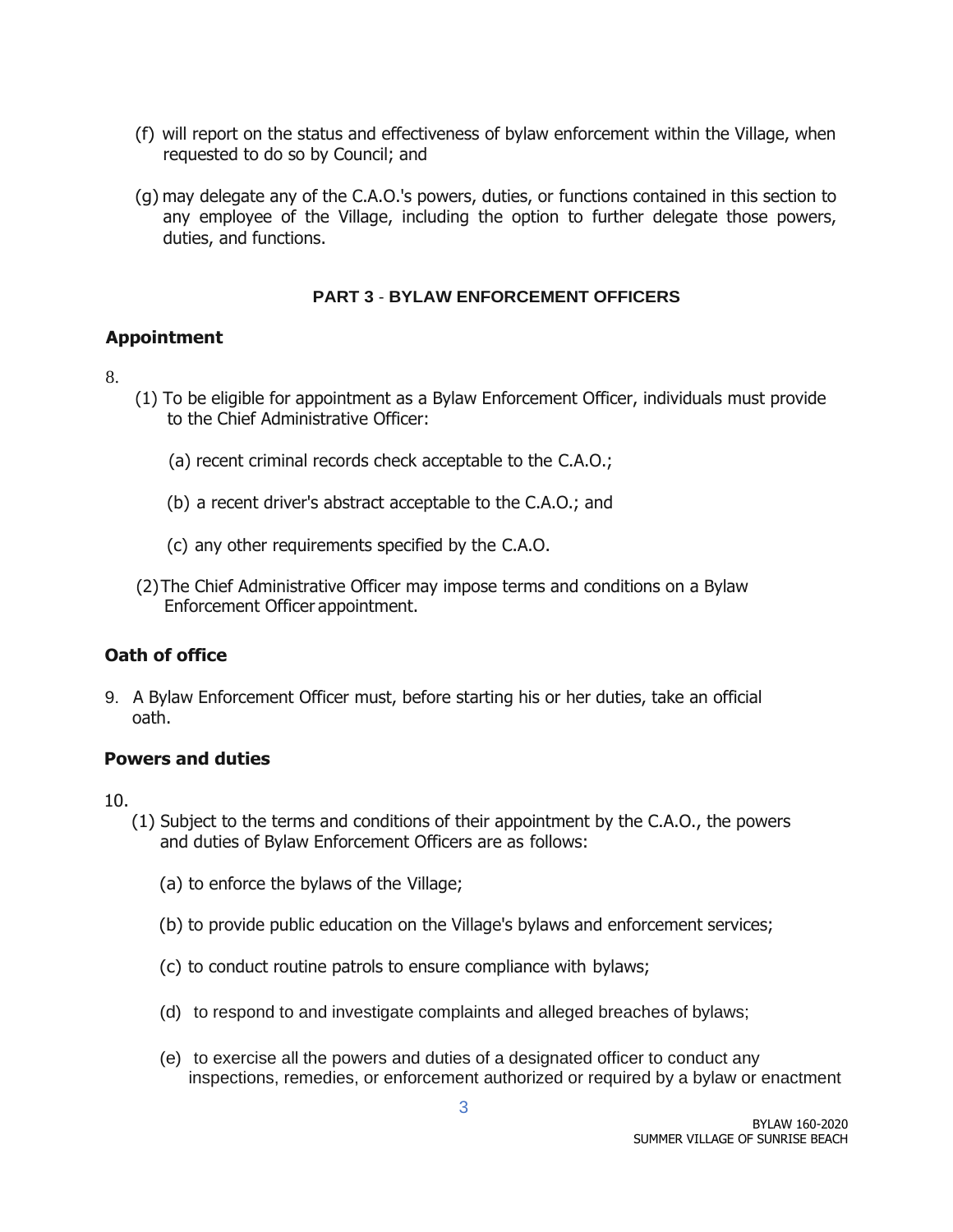in accordance with Section 542 of the *Municipal Government Act;*

- (f) to exercise all the powers and duties of a designated officer to issue written orders pursuant to Section 545 and 546 of the *Municipal Government Act;*
- (g) to issue warning notices, Municipal Tags and Violation Tickets for offences under bylaws;
- (h) to prepare and relay information's;
- (i) to assist in the prosecution of bylaw offences, including the gathering of evidence, the swearing of complaints, preparation of prosecution files, ensuring the attendance of witnesses, and attending Court and providing evidence as required;
- (j) to perform all other duties as may from time to time be assigned by the C.A.O.
- (2) Bylaw Enforcement Officers must comply with their appointment and exercise their powers and duties in accordance with all Summer Village policies, procedures, and guidelines.

#### **Officer identification**

11. While acting in the course of their duties Bylaw Enforcement Officers shall carry on their person identification, in a form approved by the C.A.O., evidencing their appointment as a Bylaw Enforcement Officer.

#### **Appointment ceases to be in effect**

- 12. A Bylaw Enforcement Officer's appointment ceases to be in effect
	- (a) when the Bylaw Enforcement Officer ceases to be employed or engaged by the Village in the capacity of a Bylaw Enforcement Officer,
	- (b) when the Bylaw Enforcement Officer's appointment is revoked in accordance with this Bylaw, or
	- (c) while the Bylaw Enforcement Officer's appointment is suspended in accordance with this Bylaw.
- 13. Upon a Bylaw Enforcement Officer appointment ceasing to be in effect, other than when suspended, the Bylaw Enforcement Officer shall immediately return to the C.A.O. all Municipal Tag and Violation Ticket books and any other materials or equipment supplied to the Bylaw Enforcement Officer by the Village.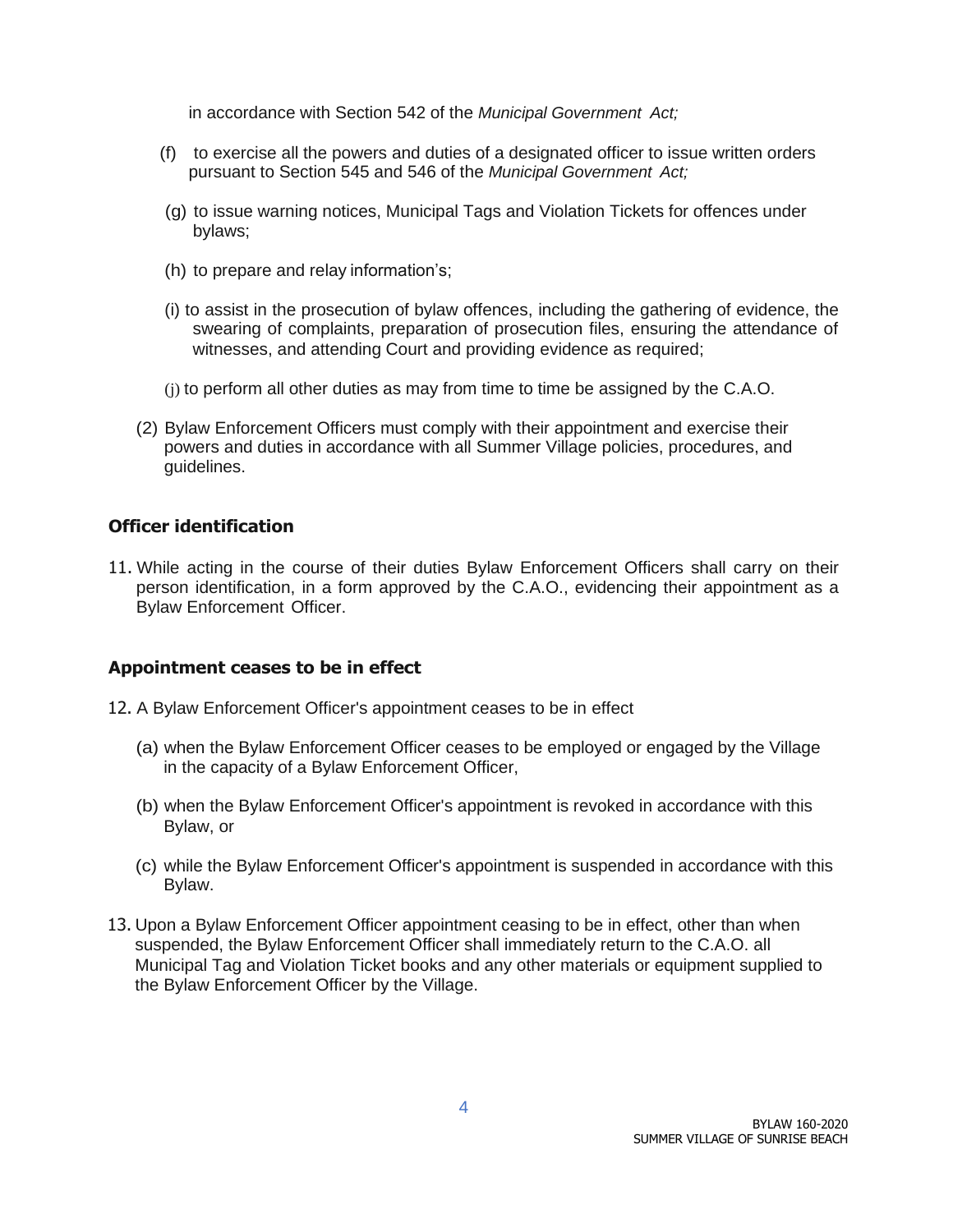## **PART 4** - **MISUSE OF POWER**

## **Complaints**

14.

- (1) If a person believes that a Bylaw Enforcement Officer has misused their power, the person may file a complaint in accordance with this Part.
- (2) A complaint made under subsection (1) shall:
	- (a) be in writing,
	- (b) include the full name of the complainant,
	- (c) include contact information for the complainant,
	- (d) indicate the reasons for the complaint and,
	- (e) be sent to the Summer Village, attention C.A.O Bylaw Enforcement Services

### 15.

- (1) The Assistant C.A.O. may summarily dismiss a complaint that, in the opinion of Assistant C.A.O.:
	- (a) does not comply with section 14(2),
	- (b) is made more than 180 days after the alleged misuse of power,
	- (c) does not raise an issue of misuse of power by a Bylaw Enforcement Officer; or
	- (d) is frivolous or vexatious.
- (2) If the Assistant C.A.O. dismisses a complaint under subsection (1), the Assistant C.A.O. shall send a notice to the complaint:
	- (a) specifying the reasons for the dismissal; and
	- (b) advising of the right of appeal to the Chief Administrative Officer.

### **Investigations**

- 16. Unless a complaint is summarily dismissed, the Assistant C.A.O. shall, within 30 days of receiving a complaint:
	- (a) send written acknowledgement of receipt of the complaint to the complainant;
	- (b) advise the Bylaw Enforcement Officer of the allegations in the complaint and provide the Bylaw Enforcement Officer with a reasonable opportunity to respond to the allegations: and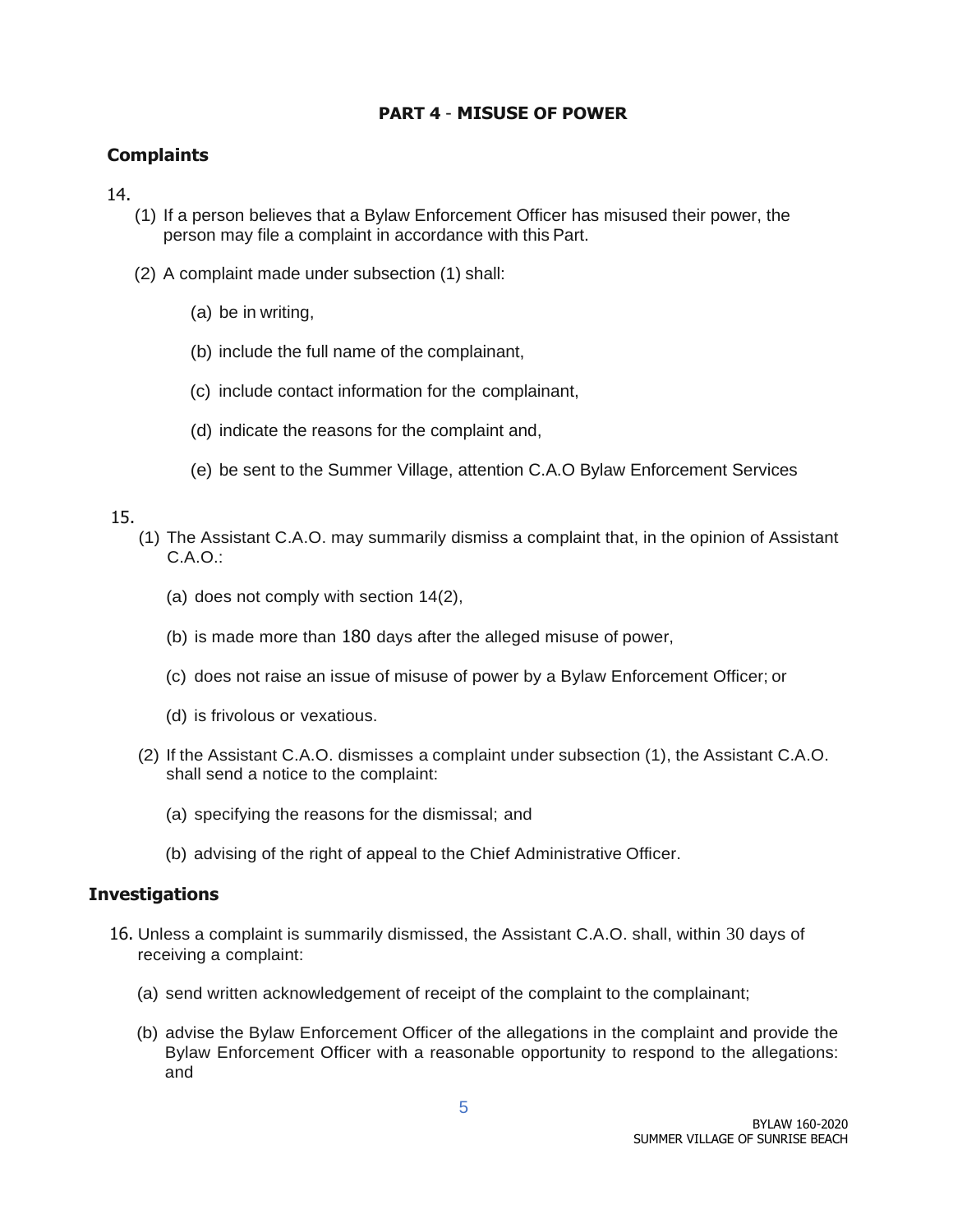(c) commence an investigation into the complaint.

#### 17.

- (1) The Assistant C.A.O. may conduct an investigation into a complaint in the manner that the Assistant C.A.O. considers appropriate and may, but is not required to, hold a hearing into the matter.
- (2) If the Assistant C.A.O. decides to hold a hearing into a matter of complaint, the Assistant C.A.O. shall specify the procedure and send the complainant and the Bylaw Enforcement Officer notice of the procedure that will be used.
- 18.
	- (1) Despite no complaint having been received, if the Assistant C.A.0. has reason to believe that a Bylaw Enforcement Officer has misused their power the Assistant C.A.0. may conduct an investigation.
	- (2) If an investigation is conducted under subsection (1), the Assistant C.A.0. shall give the Bylaw Enforcement Officer notice of the matter being investigated and an opportunity to respond to the matter of concern.
- 19. Upon concluding an investigation, the Assistant C.A.O. shall decide that either:
	- (a) the Bylaw Enforcement Officer did not misuse their power; or
	- (b) the Bylaw Enforcement Officer misused their power.

### **Sanctions and penalties**

- 20. If the Assistant C.A.O. decides that the Bylaw Enforcement Officer misused their power, the Assistant C.A.O. shall:
	- (a) warn the Bylaw Enforcement Officer;
	- (b) reprimand the Bylaw Enforcement Officer;
	- (c) suspend the Bylaw Enforcement Officer from duty for an appropriate period of time;
	- (d) dismiss the Bylaw Enforcement Officer; or
	- (e) sanction or penalize the Bylaw Enforcement Officer in any other appropriate manner not inconsistent with Village policies, procedures and guidelines.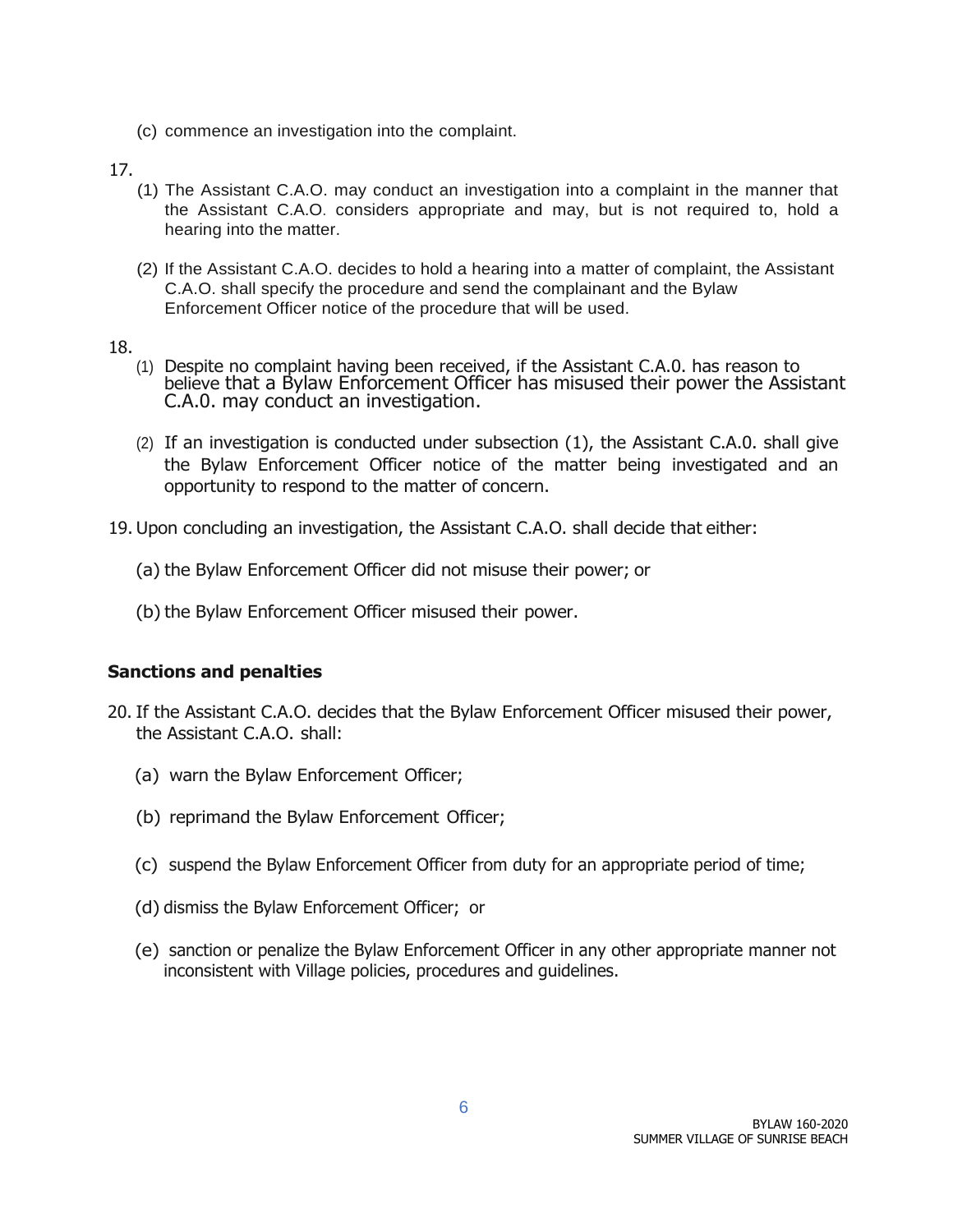### **Written Decision**

21.

- (1) Within 30 days of concluding an investigation, the Assistant C.A.O. shall send written notice of the Assistant C.A.O.'s decision to the complainant (if any) and to the Bylaw Enforcement Officer.
- (2) The written notice of decision must include:
	- (a) reasons for the Assistant C.A.O.'s decision, and
	- (b} notice advising of the right of appeal to the Chief Administrative Officer.

# **PART 5** - **APPEALS**

### **Notice of Appeal**

22.

- (1) Within 14 days of receiving the receipt of the Assistant C.A.O.'s written decision, the complainant or the Bylaw Enforcement Officer may appeal the decision to the Chief Administrative Officer.
- (2) An appeal under subsection (1} shall:
	- (a) be in writing,
	- (b) include the full name of the appellant,
	- (c) include contact information for the appellant,
	- (d) set out the grounds for the appeal, and
	- (e) be send to the Village, attention: Chief Administrative Officer

### 23.

- (1) The Chief Administrative Officer may summarily dismiss an appeal that, in the opinion of C.A.O., does not comply with Section 22.
- (2) If the C.A.O. dismisses an appeal under subsection (1), the CAO shall send a notice to the appellant specifying the grounds and giving the reasons for the dismissal.

# **Conduct of Appeal**

- 24. Unless an appeal is summarily dismissed, the Chief Administrative Officer shall, within 30 days of receiving a notice of appeal:
	- (a) send written acknowledgement of receipt of the appeal to the appellant;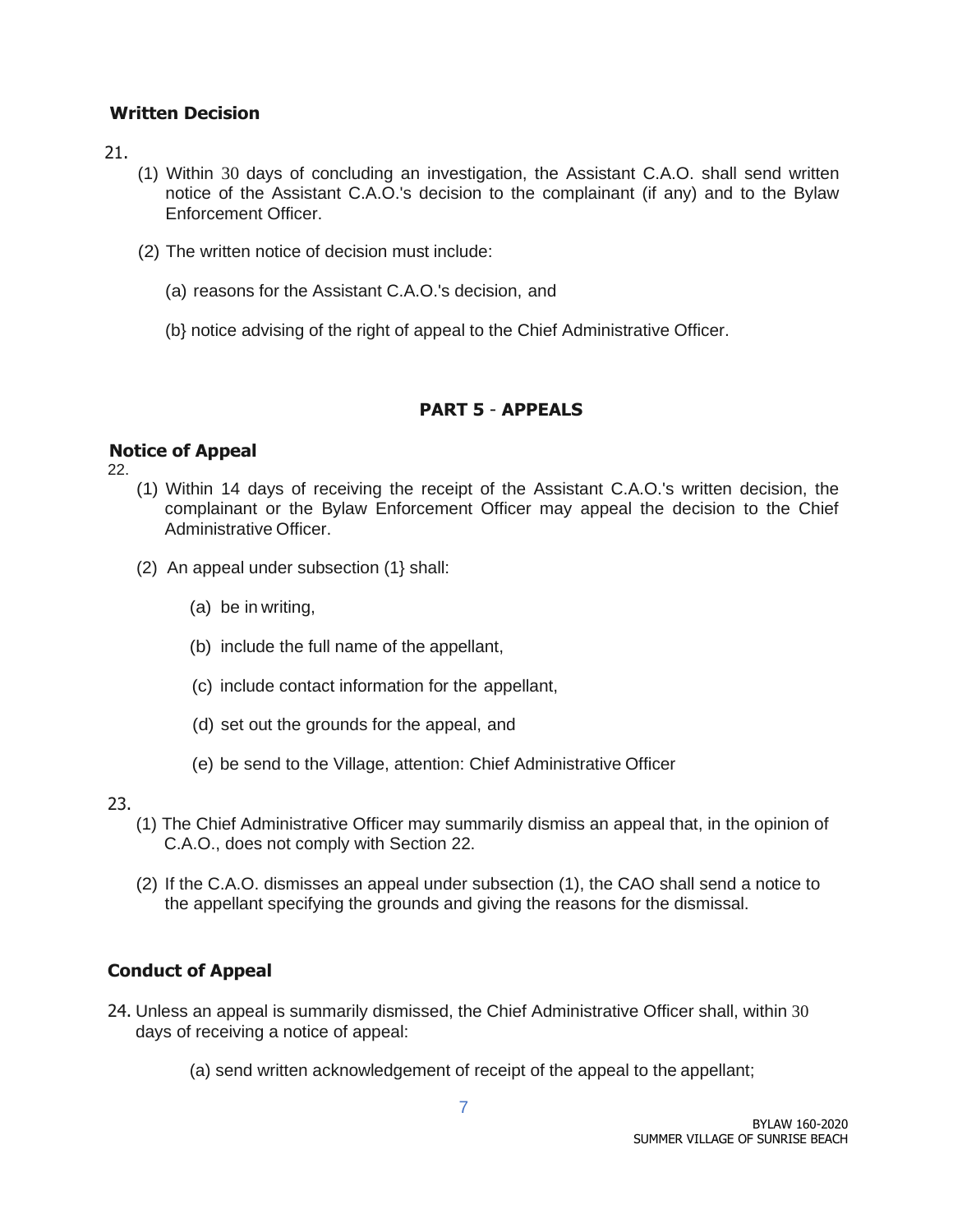(b) send the Assistant C.A.O. a notice requiring the Assistant C.A.O. to, within 7 days, forward all documents relating to the original complaint (if any), as well as the subsequent investigation and decision; and

(c) send the respondent (if any) a copy of the notice of appeal.

### 25.

- (1) The Chief Administrative Officer may conduct the appeal as the C.A.O. considers appropriate and may, but is not required to, conduct a new investigation and hold a new hearing.
- (2) In conducting the appeal, the C.A.O. shall specify the procedure and send the parties notice of the procedure that will be used.

### 26.

- (1) Upon concluding the appeal, the Chief Administrative Officer shall dismiss or allow the appeal in whole or in part.
- (2) If, in allowing the appeal in whole or in part, the C.A.O. finds that the Bylaw Enforcement Officer has misused his or her power, the C.A.O. may exercise any of the powers of the Assistant C.A.O. as set out under Section 20.

### **Written Decision on Appeal**

27.

- (1) Within 30 days of concluding the appeal, the Chief Administrative Officer shall send written notice of the C.A.O.'s decision to the appellant and respondent (if any).
- (2) If, in allowing the appeal, in whole or in part, the C.A.O. finds that the Bylaw Enforcement Officer has misused his or her power, the C.A.O. may exercise any of the powers of the Assistant C.A.O. as set out under Section 20.

### **Appeal is Final**

28. The Chief Administrative Officer's decision regarding an appeal is final and conclusive with no further right of appeal to the Court.